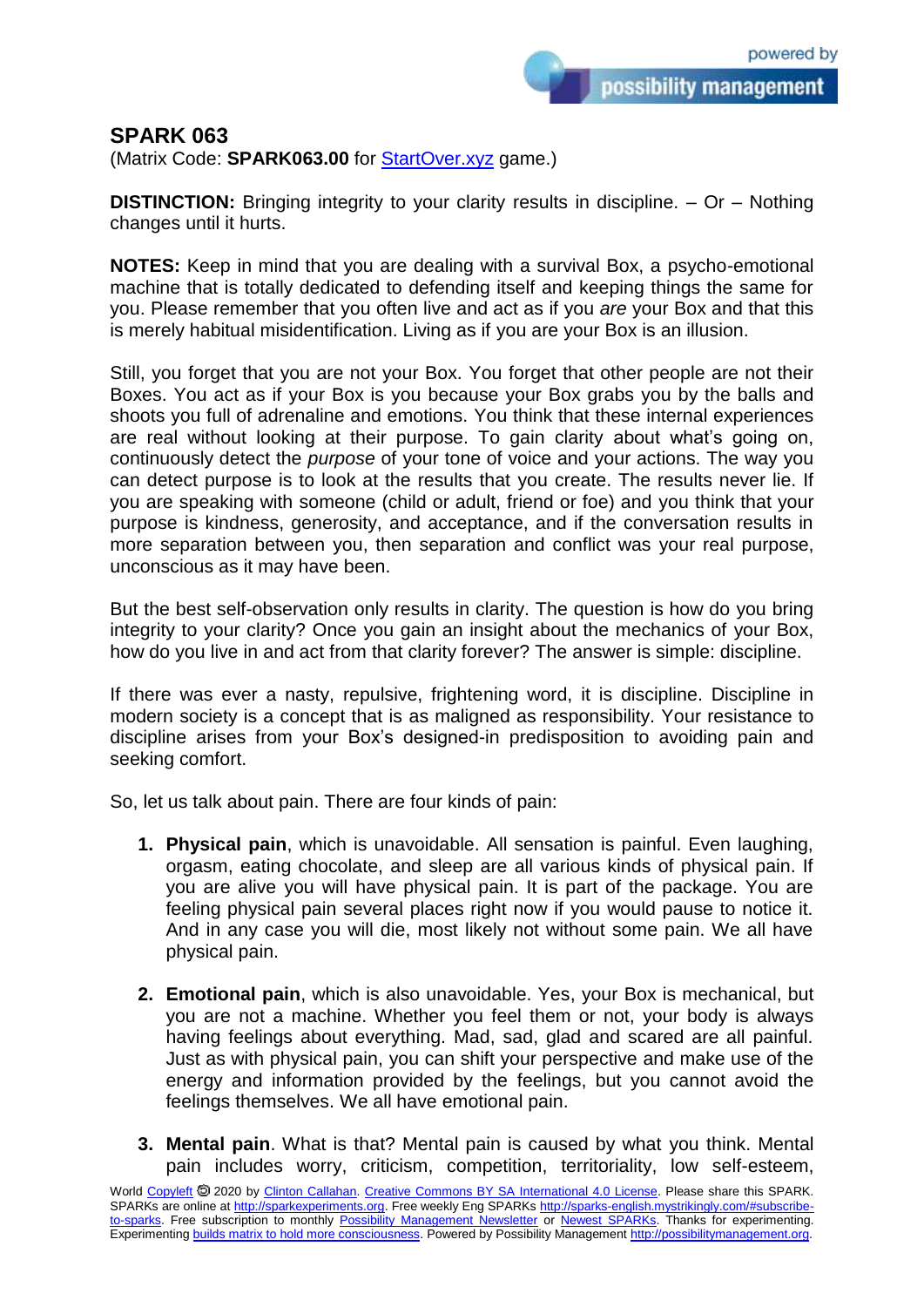superiority, loneliness, uncertainty, resentment, justification, revenge, trying to be right, making someone wrong, and so on. Of the four types of pain, mental pain is the only kind of pain that can be avoided. Avoiding mental pain requires practicing different kinds of thinking. Practice requires discipline. Discipline can be painful. But the pain of discipline (except sore muscles or cravings, etc.) is mental pain. The pain of discipline is the pain of change, the pain of learning. Avoiding pain avoids the learning. It takes discipline to learn. Discipline is the process of tolerating the intensity of more and more pain. Discipline itself is a simple decision.

**4. Energetic pain**, which comes from not knowing that it is okay to not know. It is being in free fall, groundlessness, lack of identity, lack of motivation, existential angst. Who am I? What am I doing here? What is the point of it all anyway? Energetic pain may be the most pervasive and profound pain, but also the most subtle. Energetic pain can also be caused by the influence of such forces as bardo states, daemons, boogies, energetic parasites, the position of the planets, one's exposure to sunshine, electromagnetic contamination, geomantic forces, Earth's energy and water lines, and a lack of having your center, your grounding cord and your bubble and therefore being plastered with other people's energy-draining thought-forms. If you are not aware of these possible energy draining or chaos generating influences you may think that managing the energetic body is hopeless, but it's not. It's just that modern culture doesn't teach you anything about this stuff.

Your Box restricts you so that your life experience stays within a tolerance level that your Box can control. Did you ever notice that you only experience so much love, ecstasy, and joy, so much commitment, passion, and devotion, so much pleasure, intimacy, and openness? The Box is like a corset snugging you into an artificial form – imprisoned, ostensibly for your own good. As a result you do not know how big you really are. You do not know how big life really is. And you do not experience and express the fullness of what is possible for you in the world.

Since your Box is designed to avoid pain and since your Box determines your actions, then *whatever* the Box labels as painful you avoid. Your Box traps you with pain like you trap snails with salt. Your Box wins until you begin developing discipline. Experience comes in gradations of intensity. If you develop the discipline to let yourself feel more intensity than is allowed by your Box, the Box's pain limits no longer bind you. Your Box automatically expands. With discipline you can learn to tolerate more and more intensity. Discipline lets you lower the Box's fight-or-flight choice-threshold of pain until almost everything is painful and you can just be with it. Then you enter a more intuitive, responsive and flowing relationship with the world.

## **EXPERIMENTS:**

**SPARK063.01** Practice choosing the pain. Stay with it, keep breathing, and let it hurt. Nothing changes until it hurts. Appreciate the hurt. Watch yourself and try to discover exactly how you decide what too much pain is? Pain is pain. You yourself are the one who changes pain into suffering. Watch the little things. Squirming in your chair is usually not a conscious choice. You move habitually to relieve discomfort. Observe the minutiae of your movements. You move your attention from one place to another